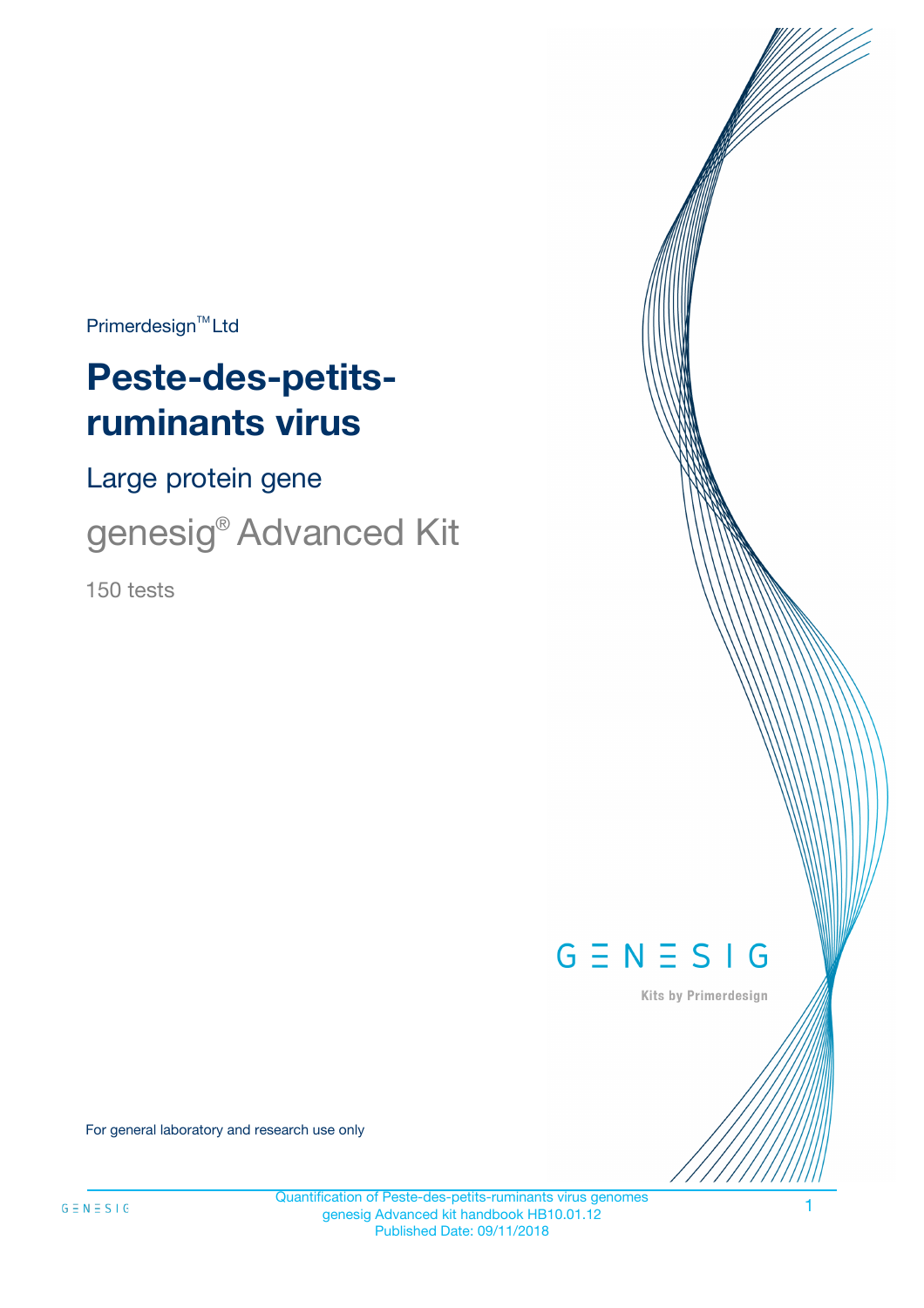# Introduction to Peste-des-petits-ruminants virus

Peste-des-petits-ruminants Virus (PPRV) also known as Ovine rinderpest is a single-stranded RNA virus of the Morbillivirus family. The genome of this virus comprises of approximately 16Kbp of negative-sense RNA arranged in a linear conformation. This virus infects goats and sheep in Africa and the Middle East causing a gastrointestinal illness that is fatal in up to 80% of acute cases.

This virus is highly contagious and spread between animals via contact with infected nasal secretion and excretions. After incubation of a period between 3 and 10 days, the infection may become apparent with clinical manifestations ranging from acute to chronic.

Acute infection present with a rise in body temperature with nasal discharge, visible damage to the nasal-mucosal membrane and diarrhea which may lead to emaciation, hypothermia and death in many cases.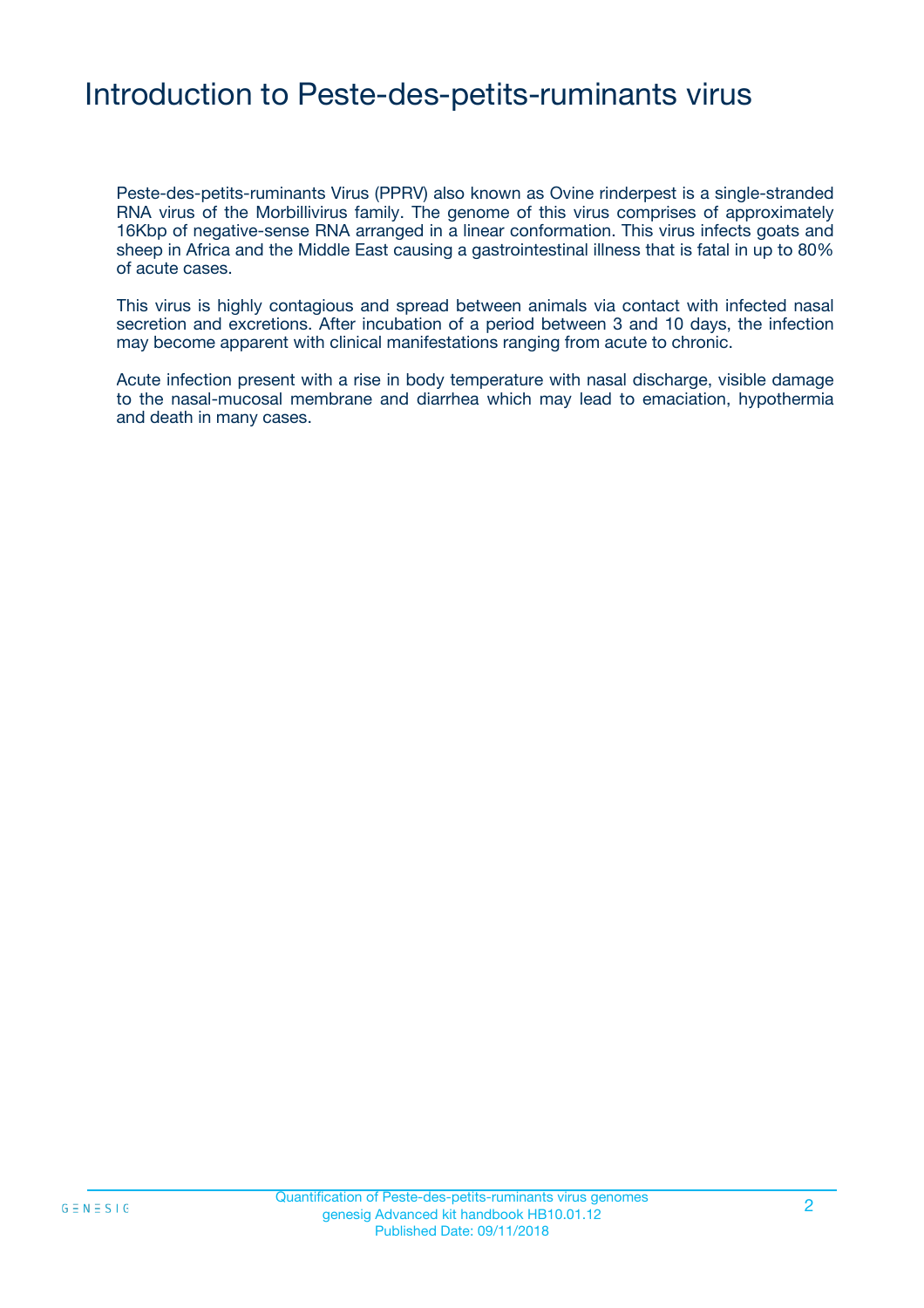# **Specificity**

The Primerdesign genesig Kit for Peste-des-petits-ruminants virus (PPRV) genomes is designed for the in vitro quantification of PPRV genomes. The kit is designed to have a broad detection profile. Specifically, the primers represent 100% homology with over 95% of the NCBI database reference sequences available at the time of design.

The dynamics of genetic variation means that new sequence information may become available after the initial design. Primerdesign periodically reviews the detection profiles of our kits and when required releases new versions.

The PPRV primers have has been designed for the specific and exclusive in vitro quantification of all PPRV isolates and do not detect other morbillivirues. The target sequence (Large protein) has a highly conserved region that is unique to PPRV and is the ideal marker for real time PCR based detection. The primers and probe sequences in this kit have 100% homology with over 95% of reference sequences in the NCBI database based on a comprehensive bioinformatics analysis.

If you require further information, or have a specific question about the detection profile of this kit then please send an e.mail to enquiry@primerdesign.co.uk and our bioinformatics team will answer your question.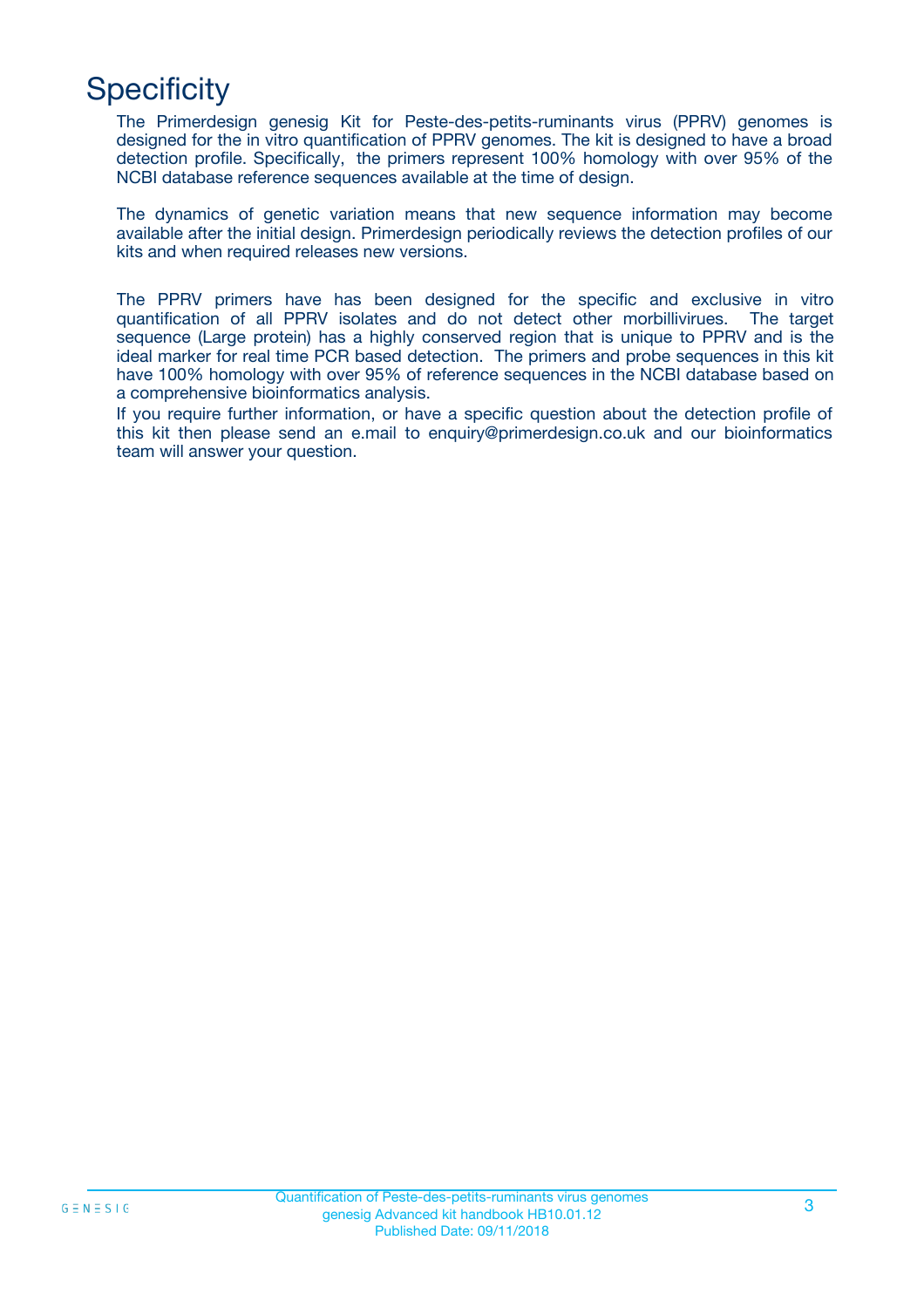# **Kit contents**

- **PPRV specific primer/probe mix (150 reactions BROWN) FAM labelled**
- **PPRV positive control template (for Standard curve RED)**
- **Internal extraction control primer/probe mix (150 reactions BROWN) VIC labelled as standard**
- **Internal extraction control RNA (150 reactions BLUE)**
- **Endogenous control primer/probe mix (150 reactions BROWN) FAM labelled**
- **RNase/DNase free water (WHITE) for resuspension of primer/probe mixes**
- **Template preparation buffer (YELLOW) for resuspension of internal control template, positive control template and standard curve preparation**

# **Reagents and equipment to be supplied by the user**

#### **Real-time PCR Instrument**

#### **Extraction kit**

This kit is recommended for use with genesig Easy DNA/RNA Extraction kit. However, it is designed to work well with all processes that yield high quality RNA and DNA with minimal PCR inhibitors.

#### **oasigTM lyophilised OneStep or Precision**®**PLUS OneStep 2X RT-qPCR Master Mix** Contains complete OneStep RT-qPCR master mix

**Pipettors and Tips**

**Vortex and centrifuge**

**Thin walled 1.5 ml PCR reaction tubes**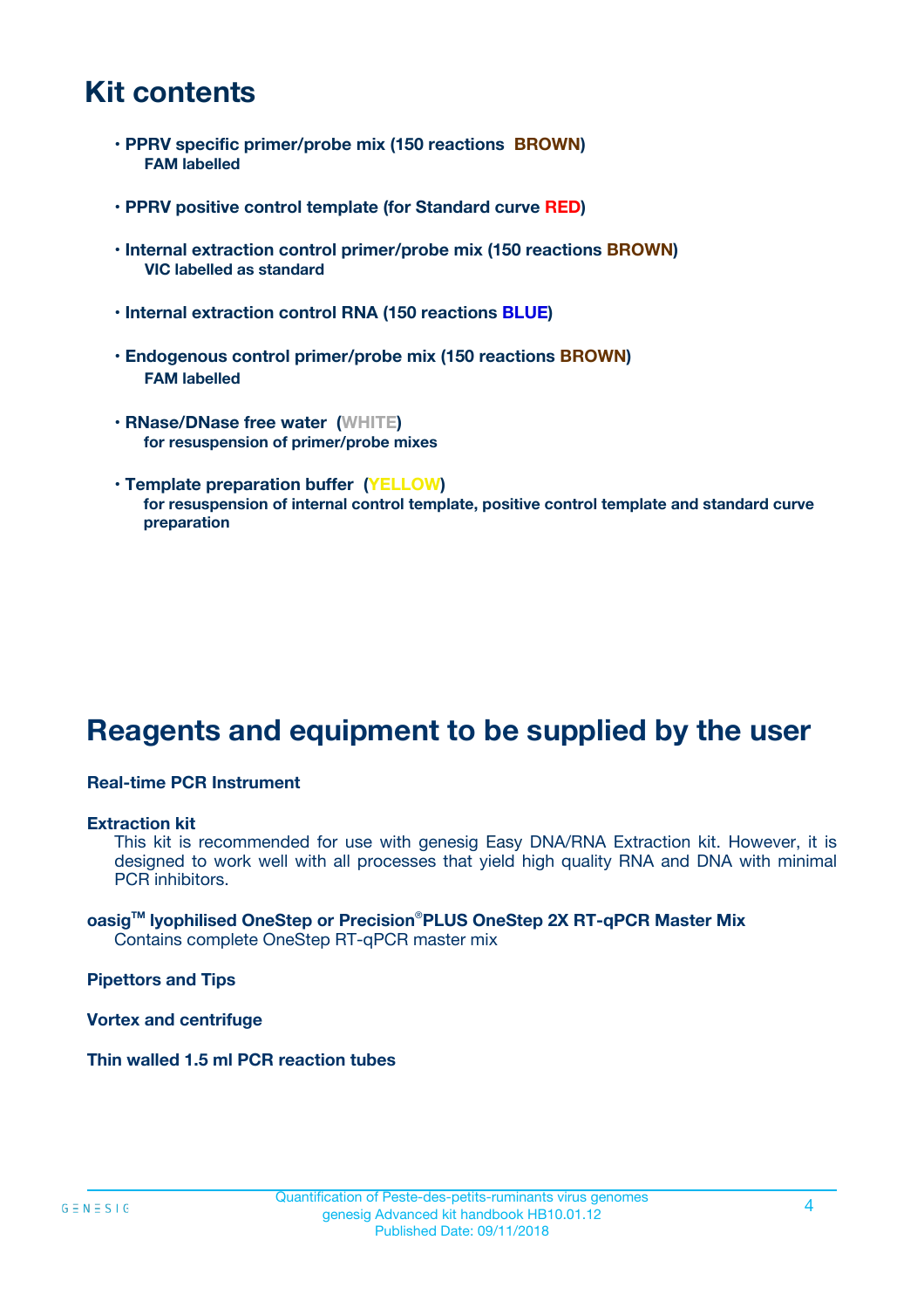# Kit storage and stability

This kit is stable at room temperature but should be stored at -20ºC on arrival. Once the lyophilised components have been resuspended they should not be exposed to temperatures above -20°C for longer than 30 minutes at a time and unnecessary repeated freeze/thawing should be avoided. The kit is stable for six months from the date of resuspension under these circumstances.

If a standard curve dilution series is prepared this can be stored frozen for an extended period. If you see any degradation in this serial dilution a fresh standard curve can be prepared from the positive control.

Primerdesign does not recommend using the kit after the expiry date stated on the pack.

### Suitable sample material

All kinds of sample material suited for PCR amplification can be used. Please ensure the samples are suitable in terms of purity, concentration, and RNA/DNA integrity (An internal PCR control is supplied to test for non specific PCR inhibitors). Always run at least one negative control with the samples. To prepare a negative-control, replace the template RNA sample with RNase/DNase free water.

### Dynamic range of test

Under optimal PCR conditions genesig PPRV detection kits have very high priming efficiencies of >95% and can detect less than 100 copies of target template.

# Notices and disclaimers

This product is developed, designed and sold for research purposes only. It is not intended for human diagnostic or drug purposes or to be administered to humans unless clearly expressed for that purpose by the Food and Drug Administration in the USA or the appropriate regulatory authorities in the country of use. During the warranty period Primerdesign genesig detection kits allow precise and reproducible data recovery combined with excellent sensitivity. For data obtained by violation to the general GLP guidelines and the manufacturer's recommendations the right to claim under guarantee is expired. PCR is a proprietary technology covered by several US and foreign patents. These patents are owned by Roche Molecular Systems Inc. and have been sub-licensed by PE Corporation in certain fields. Depending on your specific application you may need a license from Roche or PE to practice PCR. Additional information on purchasing licenses to practice the PCR process may be obtained by contacting the Director of Licensing at Roche Molecular Systems, 1145 Atlantic Avenue, Alameda, CA 94501 or Applied Biosystems business group of the Applera Corporation, 850 Lincoln Centre Drive, Foster City, CA 94404. In addition, the 5' nuclease assay and other homogeneous amplification methods used in connection with the PCR process may be covered by U.S. Patents 5,210,015 and 5,487,972, owned by Roche Molecular Systems, Inc, and by U.S. Patent 5,538,848, owned by The Perkin-Elmer Corporation.

# Trademarks

Primerdesign™ is a trademark of Primerdesign Ltd.

genesig® is a registered trademark of Primerdesign Ltd.

The PCR process is covered by US Patents 4,683,195, and 4,683,202 and foreign equivalents owned by Hoffmann-La Roche AG. BI, ABI PRISM® GeneAmp® and MicroAmp® are registered trademarks of the Applera Genomics (Applied Biosystems Corporation). BIOMEK® is a registered trademark of Beckman Instruments, Inc.; iCycler™ is a registered trademark of Bio-Rad Laboratories, Rotor-Gene is a trademark of Corbett Research. LightCycler™ is a registered trademark of the Idaho Technology Inc. GeneAmp®, TaqMan® and AmpliTaqGold® are registered trademarks of Roche Molecular Systems, Inc., The purchase of the Primerdesign ™ reagents cannot be construed as an authorization or implicit license to practice PCR under any patents held by Hoffmann-LaRoche Inc.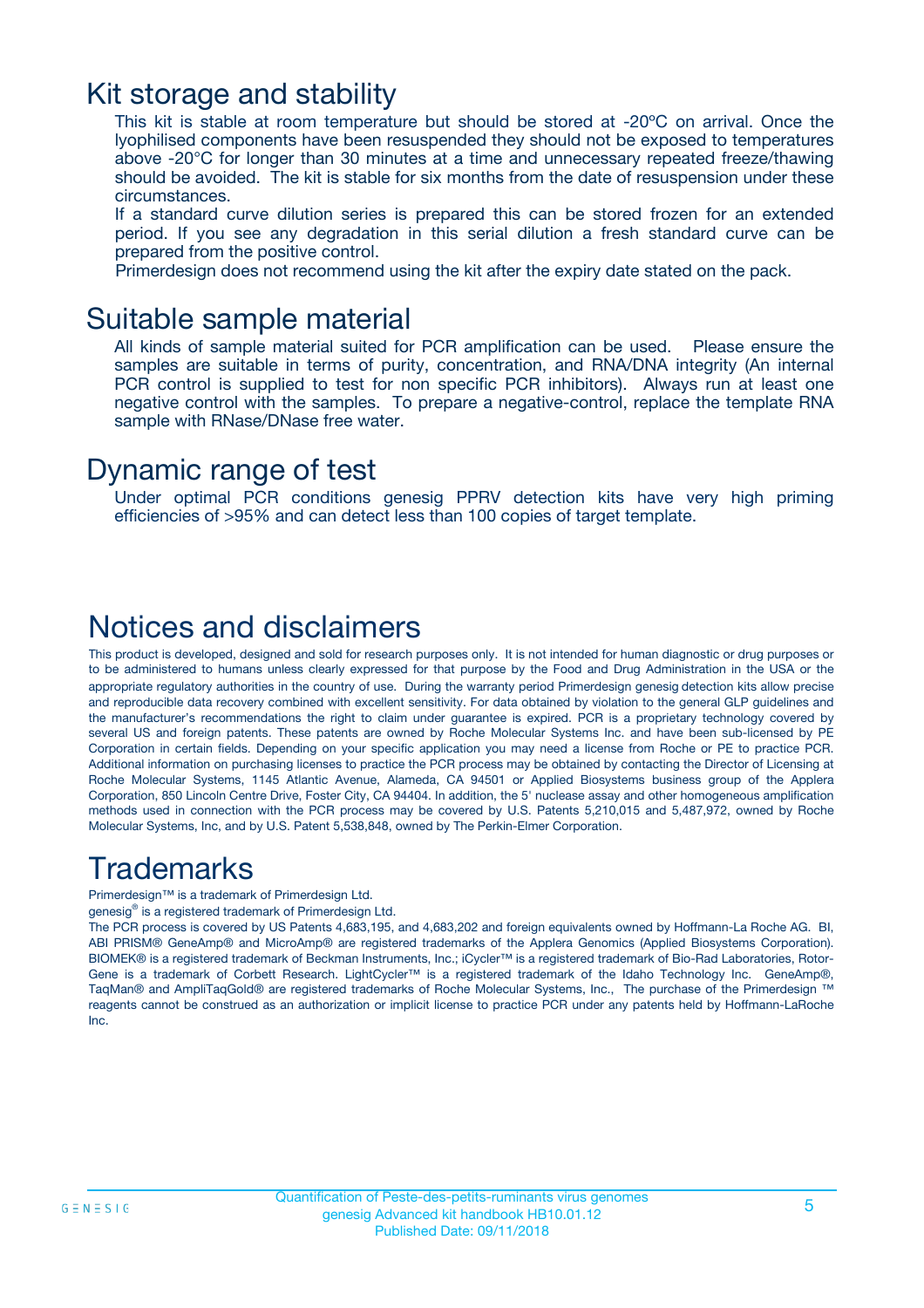# **Principles of the test**

#### **Real-time PCR**

A PPRV specific primer and probe mix is provided and this can be detected through the FAM channel.

The primer and probe mix provided exploits the so-called TaqMan® principle. During PCR amplification, forward and reverse primers hybridize to the PPRV cDNA. A fluorogenic probe is included in the same reaction mixture which consists of a DNA probe labeled with a 5`-dye and a 3`-quencher. During PCR amplification, the probe is cleaved and the reporter dye and quencher are separated. The resulting increase in fluorescence can be detected on a range of qPCR platforms.

#### **Positive control**

For copy number determination and as a positive control for the PCR set up, the kit contains a positive control template.

This can be used to generate a standard curve of PPRV copy number / Cq value. Alternatively the positive control can be used at a single dilution where full quantitative analysis of the samples is not required. Each time the kit is used, at least one positive control reaction must be included in the run. A positive result indicates that the primers and probes for detecting the target PPRV gene worked properly in that particular experimental scenario. If a negative result is obtained the test results are invalid and must be repeated. Care should be taken to ensure that the positive control does not contaminate any other kit component which would lead to false-positive results. This can be achieved by handling this component in a Post PCR environment. Care should also be taken to avoid cross-contamination of other samples when adding the positive control to the run. This can be avoided by sealing all other samples and negative controls before pipetting the positive control into the positive control well.

#### **Negative control**

To validate any positive findings a negative control reaction should be included every time the kit is used. For this reaction the RNase/DNase free water should be used instead of template. A negative result indicates that the reagents have not become contaminated while setting up the run.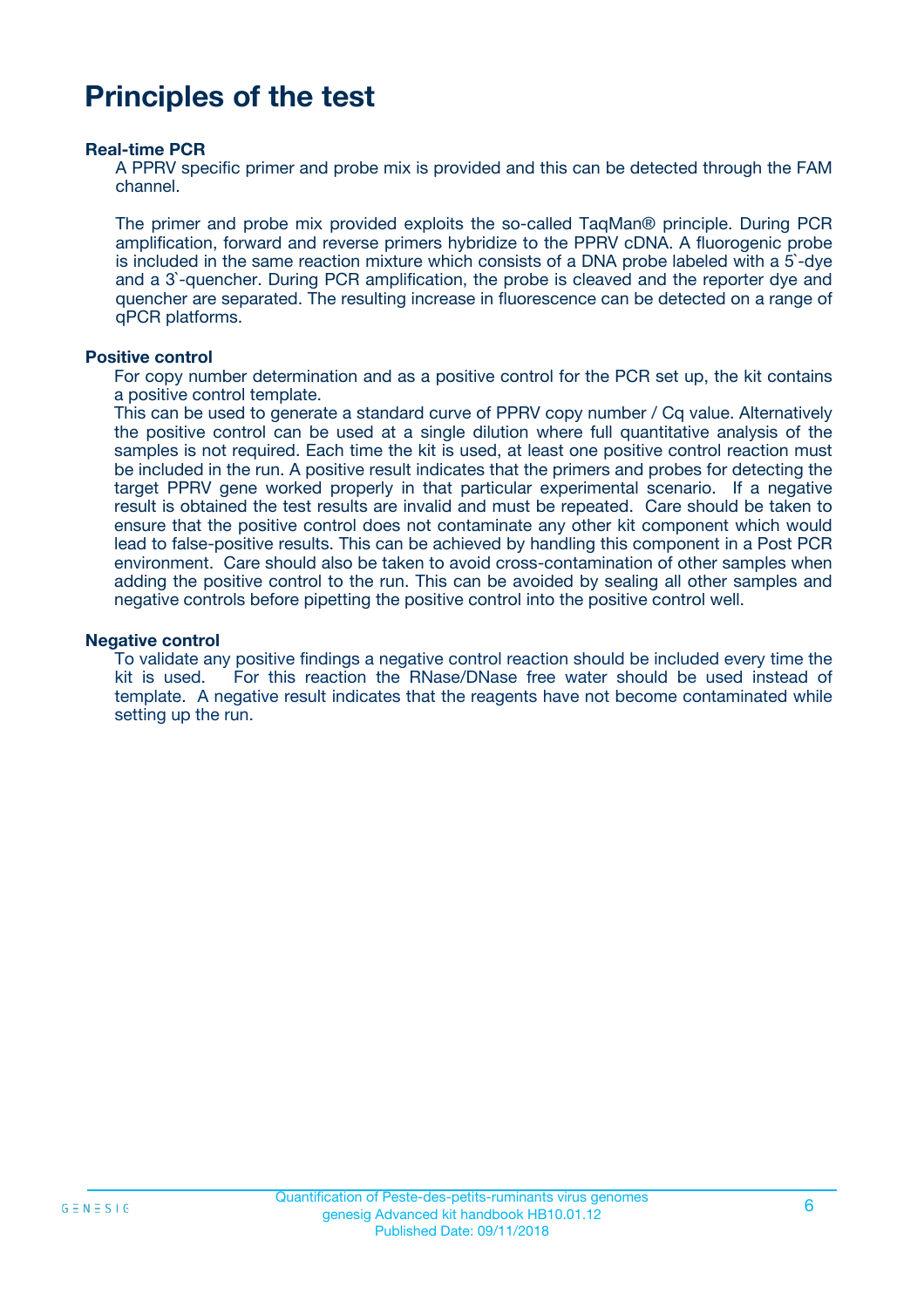#### **Internal RNA extraction control**

When performing RNA extraction, it is often advantageous to have an exogenous source of RNA template that is spiked into the lysis buffer. This control RNA is then co-purified with the sample RNA and can be detected as a positive control for the extraction process. Successful co-purification and qPCR for the control RNA also indicates that PCR inhibitors are not present at a high concentration.

A separate qPCR primer/probe mix are supplied with this kit to detect the exogenous RNA using qPCR. The PCR primers are present at PCR limiting concentrations which allows multiplexing with the target sequence primers. Amplification of the control cDNA does not interfere with detection of the PPRV target cDNA even when present at low copy number. The Internal control is detected through the VIC channel and gives a Cq value of 28+/-3 depending on the level of sample dilution.

#### **Endogenous control**

To confirm extraction of a valid biological template, a primer and probe mix is included to detect an endogenous gene. Detection of the endogenous control is through the FAM channel and it is NOT therefore possible to perform a multiplex with the PPRV primers. A poor endogenous control signal may indicate that the sample did not contain sufficient biological material.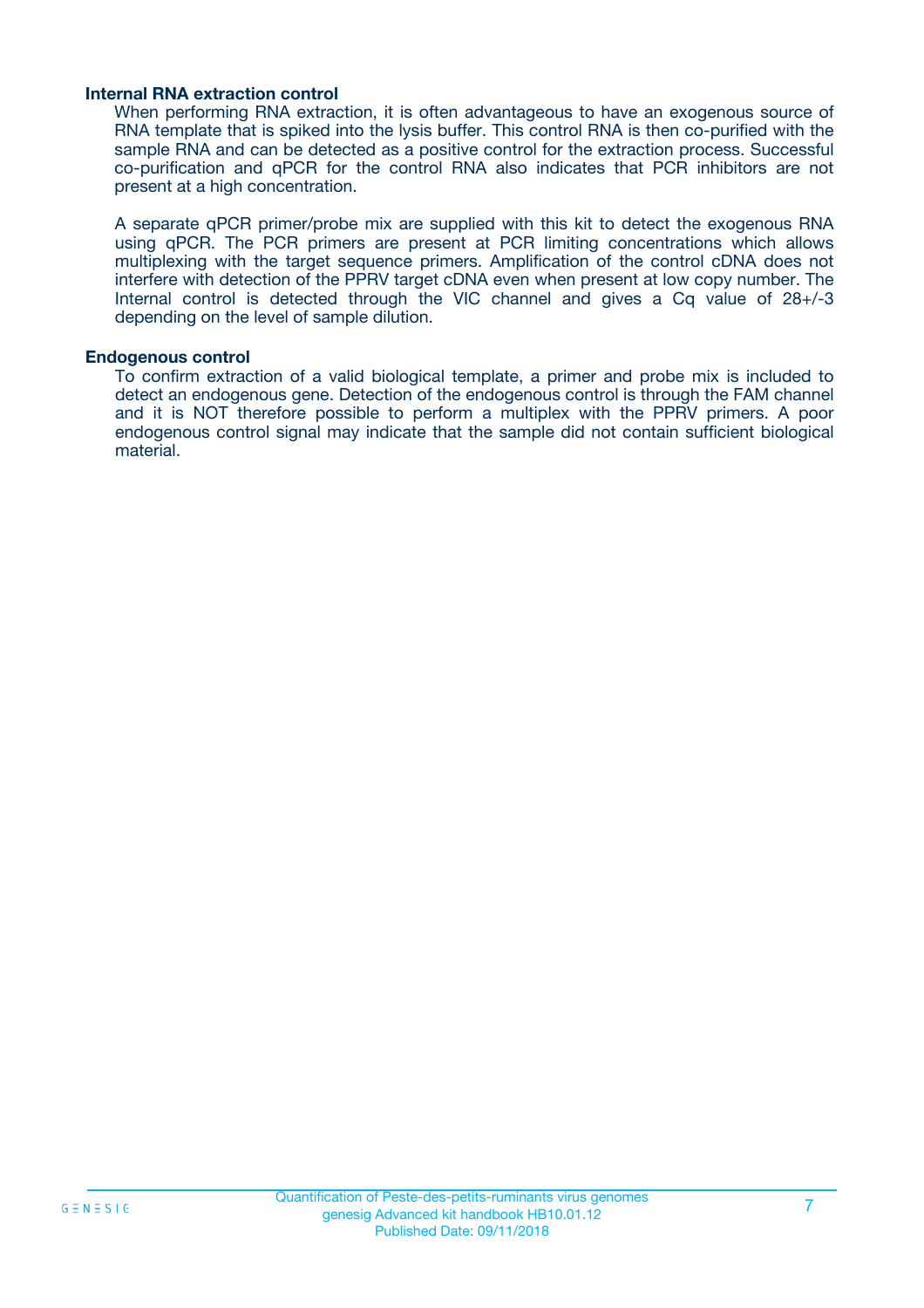# Resuspension protocol

To minimize the risk of contamination with foreign DNA, we recommend that all pipetting be performed in a PCR clean environment. Ideally this would be a designated PCR lab or PCR cabinet. Filter tips are recommended for all pipetting steps.

- **1. Pulse-spin each tube in a centrifuge before opening.** This will ensure lyophilised primer and probe mix is in the base of the tube and is not spilt upon opening the tube.
- **2. Resuspend the primer/probe mixes in the RNase/DNase free water supplied, according to the table below:**

To ensure complete resuspension, vortex each tube thoroughly.

| Component - resuspend in water                       | Volume   |
|------------------------------------------------------|----------|
| <b>Pre-PCR pack</b>                                  |          |
| PPRV primer/probe mix (BROWN)                        | $165$ µl |
| Internal extraction control primer/probe mix (BROWN) | $165$ µl |
| Endogenous control primer/probe mix (BROWN)          | 165 µl   |

**3. Resuspend the internal control template and positive control template in the template preparation buffer supplied, according to the table below:** To ensure complete resuspension, vortex each tube thoroughly.

| Component - resuspend in template preparation buffer |          |  |  |
|------------------------------------------------------|----------|--|--|
| <b>Pre-PCR heat-sealed foil</b>                      |          |  |  |
| Internal extraction control RNA (BLUE)               |          |  |  |
| <b>Post-PCR heat-sealed foil</b>                     |          |  |  |
| PPRV Positive Control Template (RED) *               | $500$ µl |  |  |

\* This component contains high copy number template and is a VERY significant contamination risk. It must be opened and handled in a separate laboratory environment, away from the other components.

# RNA extraction

The internal extraction control RNA can be added either to the RNA lysis/extraction buffer or to the RNA sample once it has been resuspended in lysis buffer.

#### **DO NOT add the internal extraction control RNA directly to the unprocessed biological sample as this will lead to degradation and a loss in signal.**

- **1. Add 4µ**l **of the Internal extraction control RNA (BLUE) to each sample in RNA lysis/extraction buffer per sample.**
- **2. Complete RNA extraction according to the manufacturer's protocols.**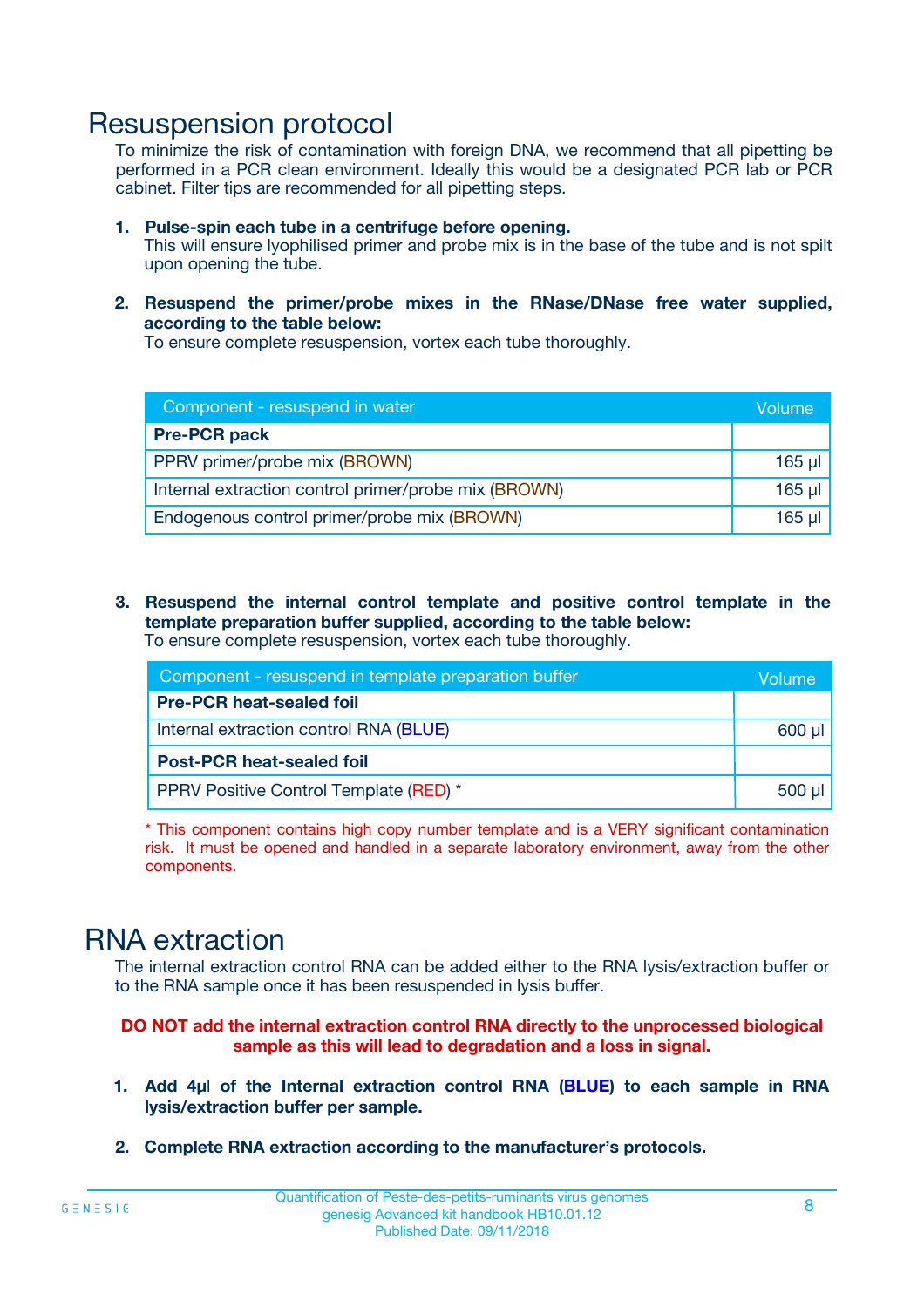# OneStep RT-qPCR detection protocol

#### **For optimum performance and sensitivity.**

All pipetting steps and experimental plate set up should be performed on ice. After the plate is poured proceed immediately to the OneStep amplification protocol. Prolonged incubation of reaction mixes at room temperature can lead to PCR artifacts that reduce the sensitivity of detection.

#### **1. For each RNA sample prepare a reaction mix according to the table below: Include sufficient reactions for positive and negative controls.**

| Component                                                    | <b>Volume</b> |
|--------------------------------------------------------------|---------------|
| oasig OneStep or PrecisionPLUS OneStep 2X RT-qPCR Master Mix | $10 \mu$      |
| PPRV primer/probe mix (BROWN)                                | 1 µl          |
| Internal extraction control primer/probe mix (BROWN)         | 1 µI          |
| <b>RNase/DNase free water (WHITE)</b>                        | $3 \mu$       |
| <b>Final Volume</b>                                          | 15 ul         |

**2. For each RNA sample prepare an endogenous control reaction according to the table below (optional):**

This control reaction will provide crucial information regarding the quality of the biological sample.

| Component                                                    | Volume          |
|--------------------------------------------------------------|-----------------|
| oasig OneStep or PrecisionPLUS OneStep 2X RT-qPCR Master Mix | 10 µl           |
| Endogenous control primer/probe mix (BROWN)                  | 1 µl            |
| <b>RNase/DNase free water (WHITE)</b>                        | $4 \mu$         |
| <b>Final Volume</b>                                          | $15$ µl $\vert$ |

- **3. Pipette 15µl of these mixes into each well according to your qPCR experimental plate set up.**
- **4. Pipette 5µl of RNA template into each well, according to your experimental plate set up.**

For negative control wells use 5µl of RNase/DNase free water. The final volume in each well is 20µl.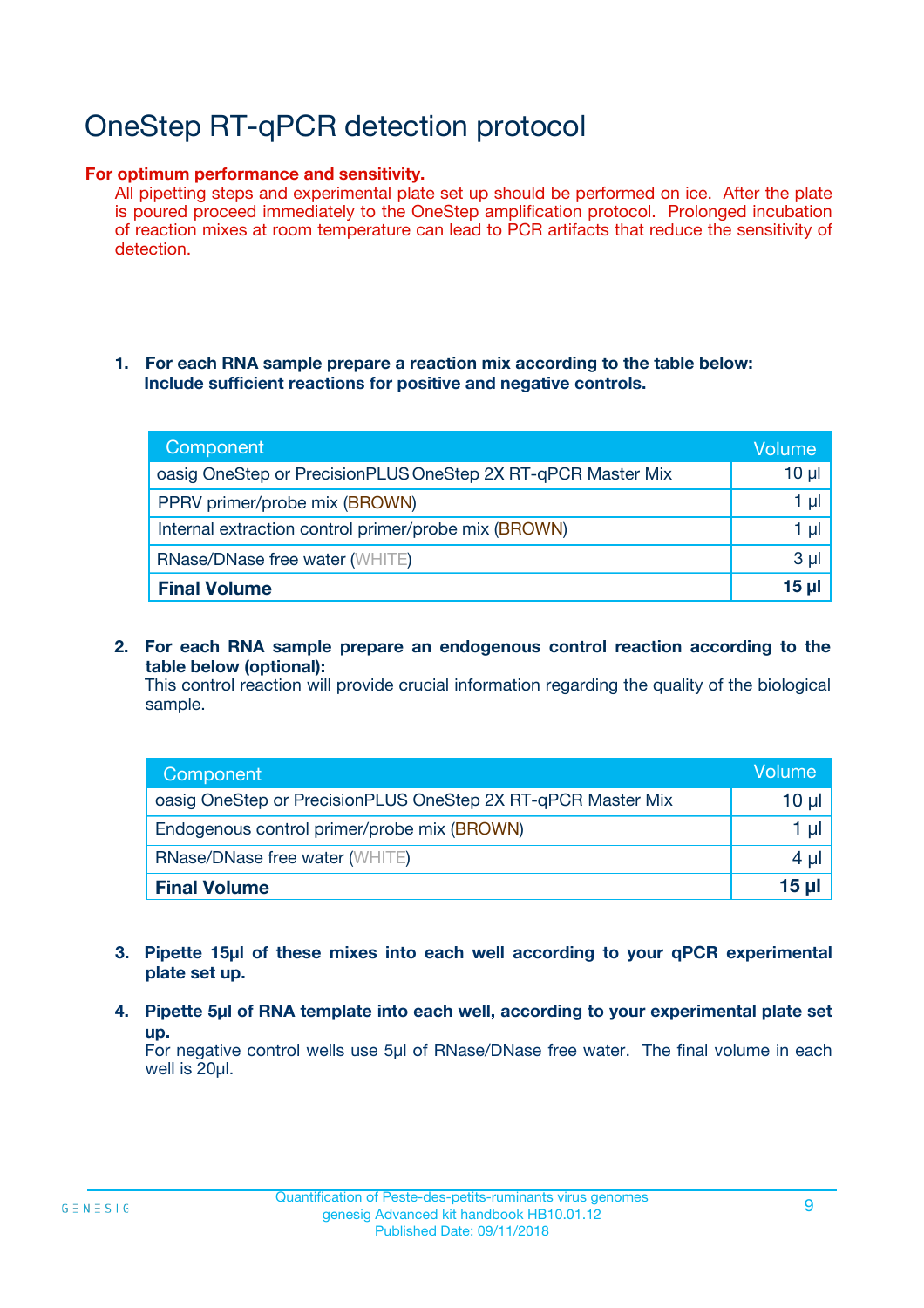**5. If a standard curve is included for quantitative analysis prepare a reaction mix according to the table below:**

| Component                                                    | Volume       |
|--------------------------------------------------------------|--------------|
| oasig OneStep or PrecisionPLUS OneStep 2X RT-qPCR Master Mix | 10 µl        |
| PPRV primer/probe mix (BROWN)                                |              |
| <b>RNase/DNase free water (WHITE)</b>                        | 4 µl         |
| <b>Final Volume</b>                                          | <u>15 µl</u> |

- **6. Preparation of standard curve dilution series.**
	- **1) Pipette 90µl of template preparation buffer into 5 tubes and label 2-6**
	- **2) Pipette 10µl of Positive Control Template (RED) into tube 2**
	- **3) Vortex thoroughly**
	- **4) Change pipette tip and pipette 10 µl from tube 2 into tube 3**
	- **5) Vortex thoroughly**

**Repeat steps 4 and 5 to complete the dilution series**

| <b>Standard Curve</b>         | <b>Copy Number</b>     |
|-------------------------------|------------------------|
| Tube 1 Positive control (RED) | $2 \times 10^5$ per µl |
| Tube 2                        | $2 \times 10^4$ per µl |
| Tube 3                        | $2 \times 10^3$ per µl |
| Tube 4                        | $2 \times 10^2$ per µl |
| Tube 5                        | 20 per µl              |
| Tube 6                        | 2 per µl               |

**7. Pipette 5µl of standard template into each well for the standard curve according to your plate set-up**

The final volume in each well is 20µl.

# OneStep RT-qPCR Amplification Protocol

Amplification conditions using oasig OneStep or PrecisionPLUS OneStep 2X RT-qPCR Master Mix.

|             | <b>Step</b>                  | <b>Time</b>      | <b>Temp</b> |
|-------------|------------------------------|------------------|-------------|
|             | <b>Reverse Transcription</b> | $10 \text{ min}$ | 55 °C       |
|             | Enzyme activation            | 2 min            | 95 °C       |
| Cycling x50 | Denaturation                 | 10 <sub>s</sub>  | 95 °C       |
|             | <b>DATA COLLECTION *</b>     | 60 s             | 60 °C       |

\* Fluorogenic data should be collected during this step through the FAM and VIC channels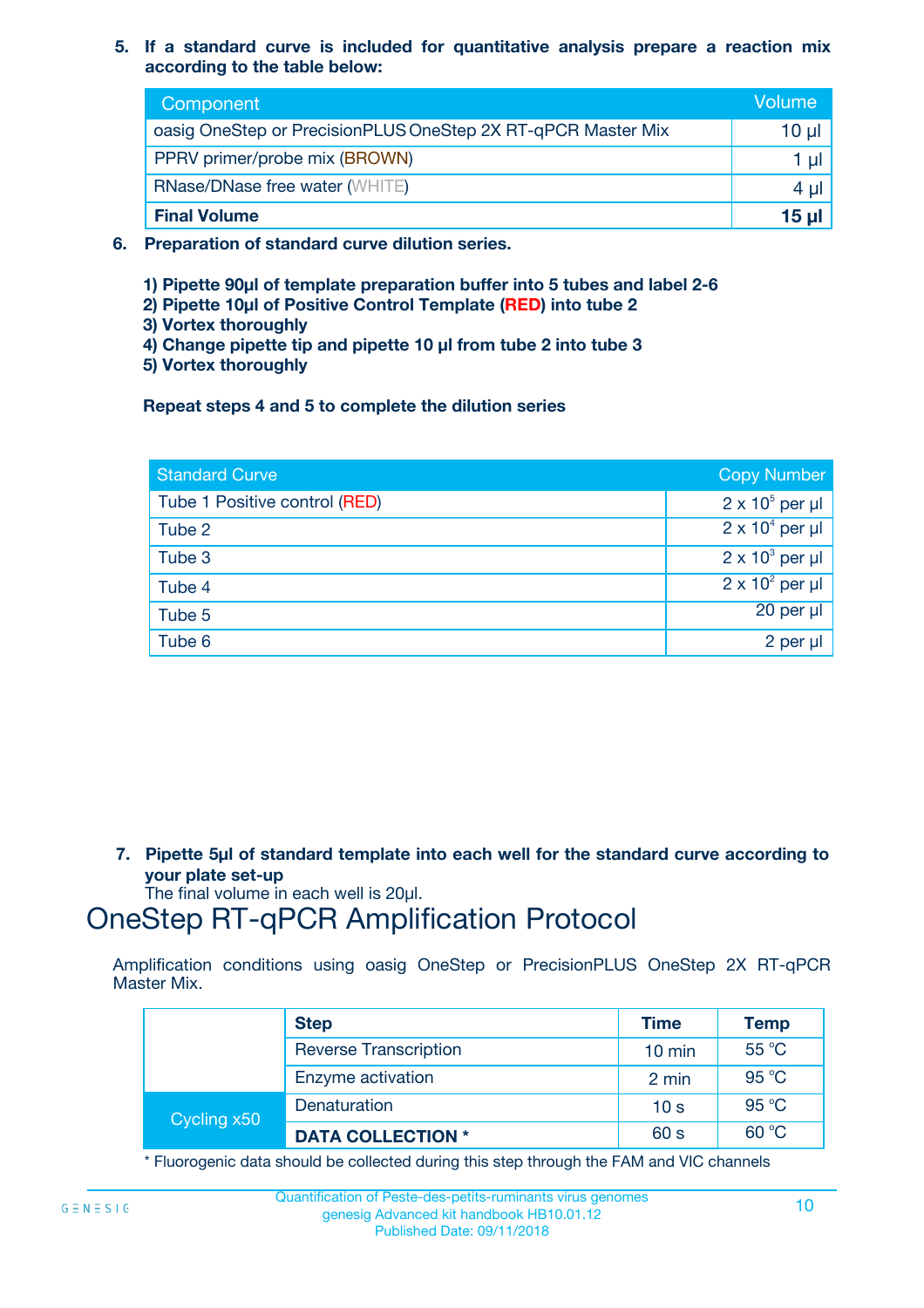# Interpretation of results

| <b>Target</b><br>(FAM) | Internal<br>control<br>(NIC) | <b>Positive</b><br>control | <b>Negative</b><br>control | Interpretation                                                                                                  |
|------------------------|------------------------------|----------------------------|----------------------------|-----------------------------------------------------------------------------------------------------------------|
| $\leq 30$              | $+ 1 -$                      | ÷                          |                            | <b>POSITIVE QUANTITATIVE RESULT</b><br>calculate copy number                                                    |
| > 30                   | ٠                            | ÷                          |                            | <b>POSITIVE QUANTITATIVE RESULT</b><br>calculate copy number                                                    |
| > 30                   |                              | ÷                          |                            | <b>POSITIVE QUALITATIVE RESULT</b><br>do not report copy number as this<br>may be due to poor sample extraction |
|                        | ÷                            | ÷                          |                            | <b>NEGATIVE RESULT</b>                                                                                          |
| $+ 1 -$                | $+ 1 -$                      | ÷                          | $\leq$ 35                  | <b>EXPERIMENT FAILED</b><br>due to test contamination                                                           |
| $+ 1 -$                | $+ 1 -$                      | ÷                          | > 35                       | $\star$                                                                                                         |
|                        |                              | ÷                          |                            | <b>SAMPLE PREPARATION FAILED</b>                                                                                |
|                        |                              |                            |                            | <b>EXPERIMENT FAILED</b>                                                                                        |

Positive control template (**RED**) is expected to amplify between Cq 16 and 23. Failure to satisfy this quality control criterion is a strong indication that the experiment has been compromised.

\*Where the test sample is positive and the negative control is positive with a  $Cq > 35$ , the sample must be reinterpreted based on the relative signal strength of the two results:



If the sample amplifies  $> 5$  Cq earlier than the negative control then the sample should be reinterpreted (via the table above) with the negative control verified as negative.



If the sample amplifies  $< 5$  Cq earlier than the negative control then the positive sample result is invalidated and the result should be determined inconclusive due to test contamination. The test for this sample should be repeated.